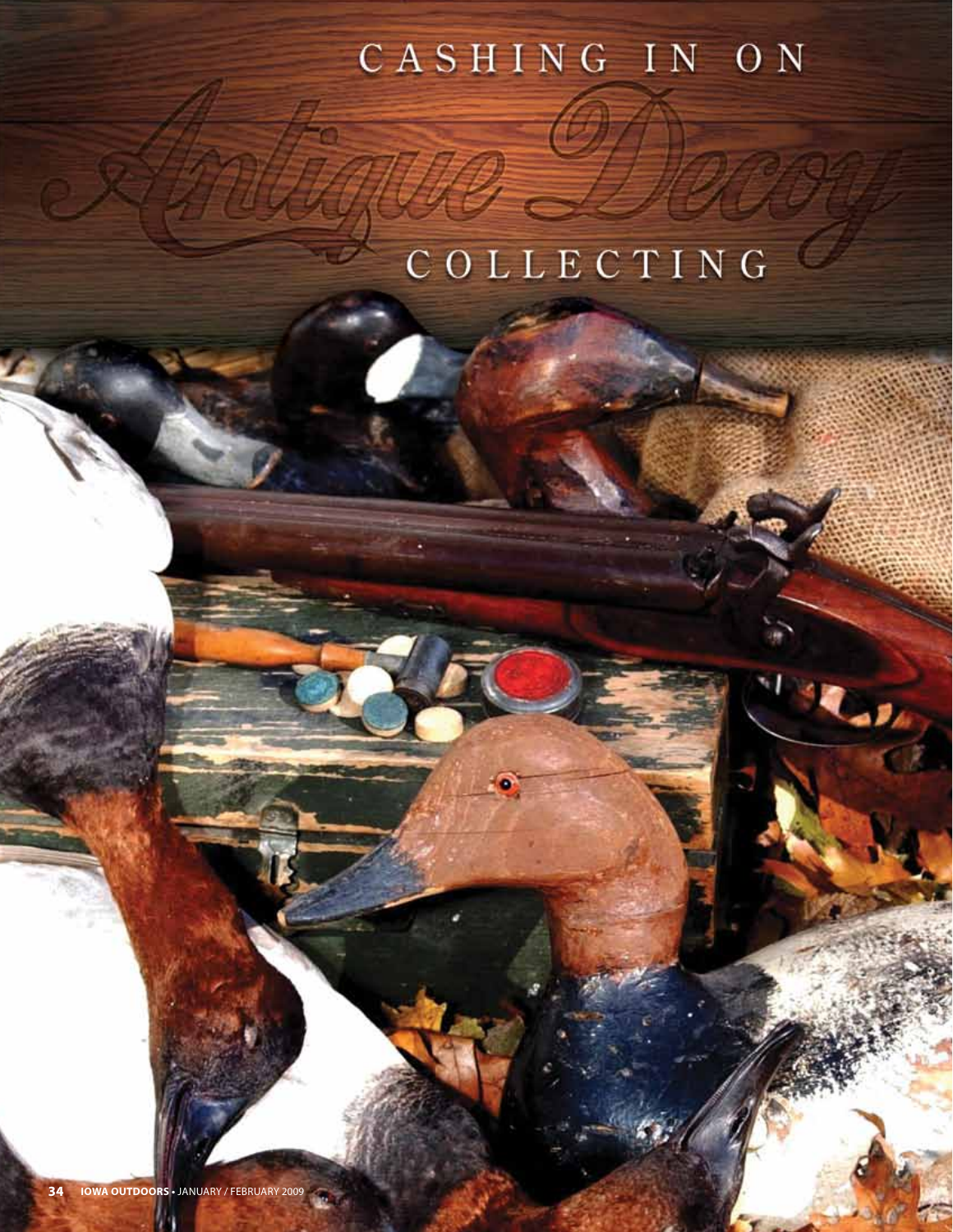#### Once Employed To Lure Duped Ducks Into Gun Range, These Relics Are Making Waves In The Antique Collectables World

STORY AND PHOTOS BY LOWELL WASHBURN



It was duck hunting's Golden Age. The Civil War had<br>I ended, a growing population was rapidly expanding ended, a growing population was rapidly expanding westward, opportunities abounded and America's natural resources were seemingly limitless.

Technological advances in firearms, ammunition and transportation made it possible for market hunters to take more wild game faster and, equally important, to deliver their bag to hungry urban markets in record time.

The continent's sky-darkening clouds of waterfowl drew increasing numbers of recreational hunters as well. For the next eight decades, America would enjoy a bird hunt the likes of which the world has never seen, nor will ever witness again.

Then, as now, duck and goose hunters needed decoys, and plenty of them. That increasing need was met by local car vers, most of whom were market or sport hunters themselves. But instead of modern-day resins or plastic molds, decoy makers of yester year cunningly employed draw knife and rasp to fashion lifelike counterfeits from shapeless blocks of balsa, cedar, sugar pine and tupelo. And although they may not have known it at the time, these early craftsmen were producing more than just working decoys for their backwater clients. They were creating one-of-a-kind sculptures that would one day be regarded as fine art. Each time a completed mallard, bluebill or canvasback came off the work bench and into the marsh, it carried with it the potential to become a unique and valued piece of classic American folk art.

Times change, and as decades passed America's natural resources, including her migratory birds, grew limited. Many old timers gave up the hunt when market gunning was outlawed. More fell by the wayside as legislation dropped daily limits to a mere 50 ducks.

Hunting boats were left to the elements and the old hand-crafted decoy rigs were stowed and forgotten to forever languish in barn attics and boat sheds. Considered outdated and useless tools, countless duck, goose and shorebird decoys were split into stove kindling. An appalling thought to contemporar y collectors, the act was literally akin to warming the kitchen by igniting bundles of \$100 bills.

But all was not lost. Many historic decoys successfully survived the perils of time. Even today, previously unknown decoys pop up at flea markets, antique stores or from among the dusty rafters of a Midwestern barn. Each new discovery is cause for celebration.

#### The Million Dollar Decoy *Growing Popularity of Collecting Brings Big Bucks For Wooden Ducks*

Then it comes to identifying, appraising or selling antique waterfowl decoys, Gary Guyette is the walking talking, real deal.

A resident of St. Michael, Md., Guyette has accounted for more than \$120 million in sales of collectable decoys during the past three decades. Along with partner Frank Schmidt, he currently manages Guyette & Schmidt Inc., the world's largest and most successful decoy auction

**ABOVE:** Elmer Crowell's preening pintail. Perhaps the most talked about piece in decoy collecting history, the carving sold for \$1.13 million in 2007—the most paid for a single decoy.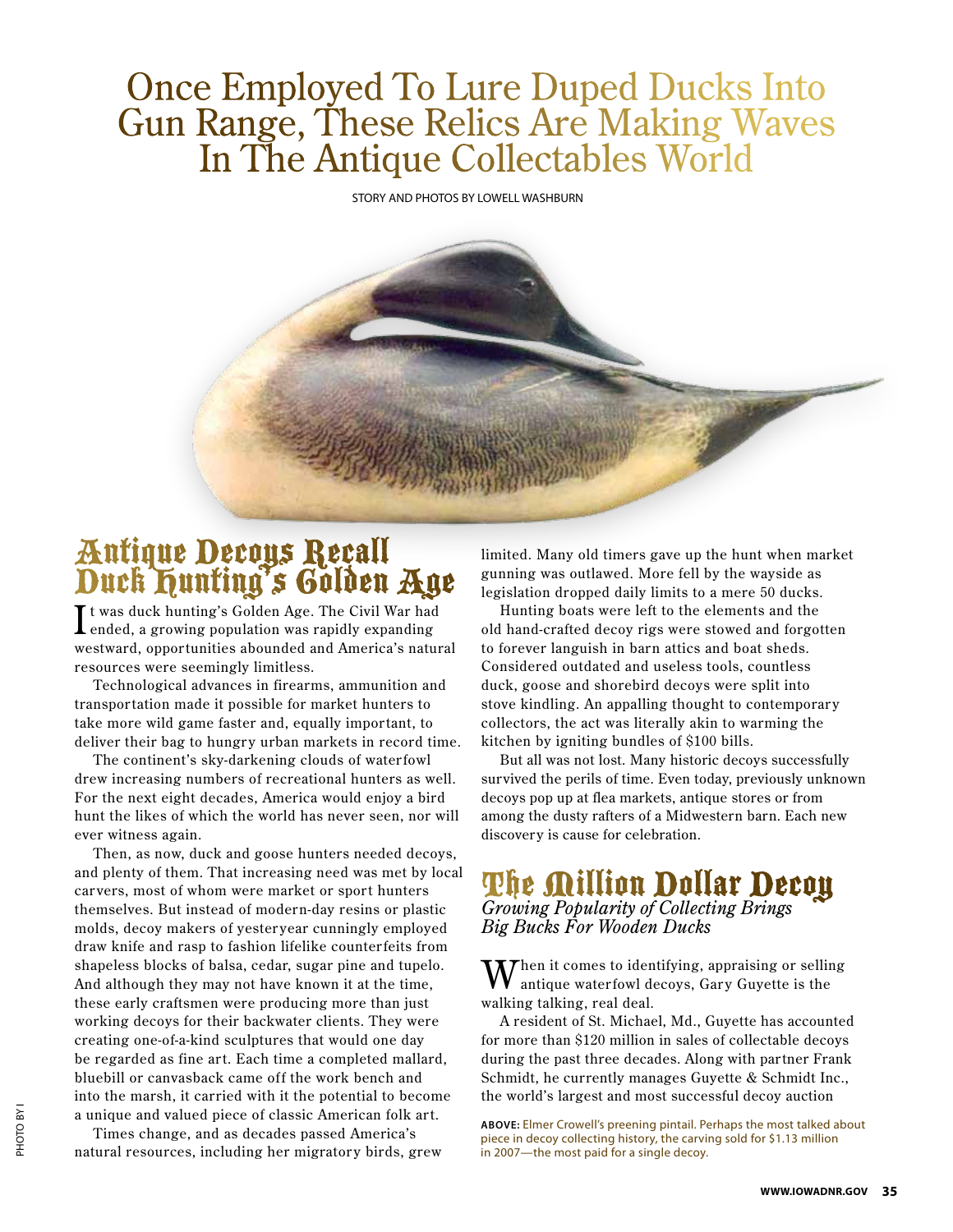house. When the top collectors need counsel, Gary Guyette gets the call.

"Decoys are a fascinating subject and the number of people collecting old decoys continues to grow," says Guyette. "There are a lot of different reasons for buying a piece. Some people look at old working decoys as investments, while others purchase them strictly for their beauty. Some people purchase a particular decoy simply because it reminds them of a special hunt or a particular period in their childhood."

From a purely financial perspective, most collectable decoys do tend to increase in value, says Guyette. Generally speaking, the more you pay for a piece the faster it tends to appreciate. For exceptionally rare or unique decoys, initial prices can be staggering and record sales continue to be shattered.

In 2003, Guyette sold a preening drake pintail decoy, car ved by Cape Cod market gunner Elmer Crowell, for \$801,000. In 2007, he sold a feeding plover decoy for \$830,000, and an antique merganser for a wallet-flattening \$856,000. Later that year, the Crowell pintail traded hands again, this time privately, and made national headlines by fetching \$1.13 million—the highest sum paid for a decoy.

"Each decoy really is a work of art," says Guyette. "When it comes to decoy prices, nothing really surprises me anymore."

Although million-dollar decoy sales are restricted to the rich and famous, decoy collecting is by no means limited to the Millionaires' Club.

"You certainly don't have to be rich to collect worthwhile bird decoys," notes Guyette. "People can still find beautiful pieces for under \$200, and you can purchase some very nice decoys for under \$500." Guyette is currently listing a 1948, mint condition, factory made wooden Wildfowler mallard for \$350. "That same decoy would have sold for \$200 just a short time ago."

## Three Tips for Better Collecting

Decoy collecting enthusiasts often possess shared traits. Most, for example, are men, says Guyette. Most have bird hunting backgrounds, and the majority have hunted waterfowl. Decoy collectors also enjoy some excess income. Nearly 80 percent are 40 years of age or older—largely because they represent the group with more of that all-important excess income. Despite some similarities, anyone can get involved in collecting. Here are some tips.

"It's really no surprise that interest in collecting decoys remains so high," says Guyette. "Each piece is literally an example of classic American folk art. As is always the case with fine art—beauty exists in the eye of the beholder.

"Although most decoys will increase in value, not all collectors are investors," notes Guyette. "Many people collect decoys simply as sculptures and also for their

historical value."

1) "Decoys fashioned by the more famous car vers bring much higher prices than those made by less well-known artists," says Guyette. "The older the decoy the better, and condition is huge."

2) Anything that makes a piece stand out adds to its collectability. Because they were produced in fewer numbers, unusual species like teal, mergansers or wood ducks command higher prices than comparatively more common mallards and bluebills. Preening, sleeping or feeding birds have more potential than traditional poses. Not all collectibles are necessarily hand-carved. Factorymade wooden decoys not only have eye appeal, but have also become a serious part of today's decoy collecting market.

3) "We do around five or six free online appraisals per day," says Guyette. "The best advice I can give people is to buy what they like and what they can afford. You also need to be sure you're getting what you think you're getting. Find a reputable, honest dealer that really knows decoys and take it from there."

Not all decoys are created equal. To find out what Granddad's old decoy is worth or to view other historic pieces listed on the market, send a single profile photo of your piece to: *decoys@guyetteandschmidt.com*.

#### Lovelock Cave Yields 2,000-Year-Old Decoy

*The scene is timeless. At the edge of a shallow marsh, two hunters crouch in the cattails. With sunrise fast approaching, a rising breeze provides lifelike movement to the group of 11 canvasback decoys swimming out front. Scanning overcast skies, the hunters anxiously await the arrival of the day's first flock.*

*Ducks appear. On the deck and zig-zagging from pothole to pothole, the canvasbacks are looking for company. Spotting decoys, the flock banks sharply and prepares to land. Within moments, the ducks are nosily splashing down among the stiffly bobbing counterfeits. Simultaneously, the hunters rise and fire.*

*The migration is on, and the morning soon proves exceptional. In rapid sequence, the scene is repeated time and again. There are hits and misses. Although the ducks continue to fly, the outing concludes as the hunters completely*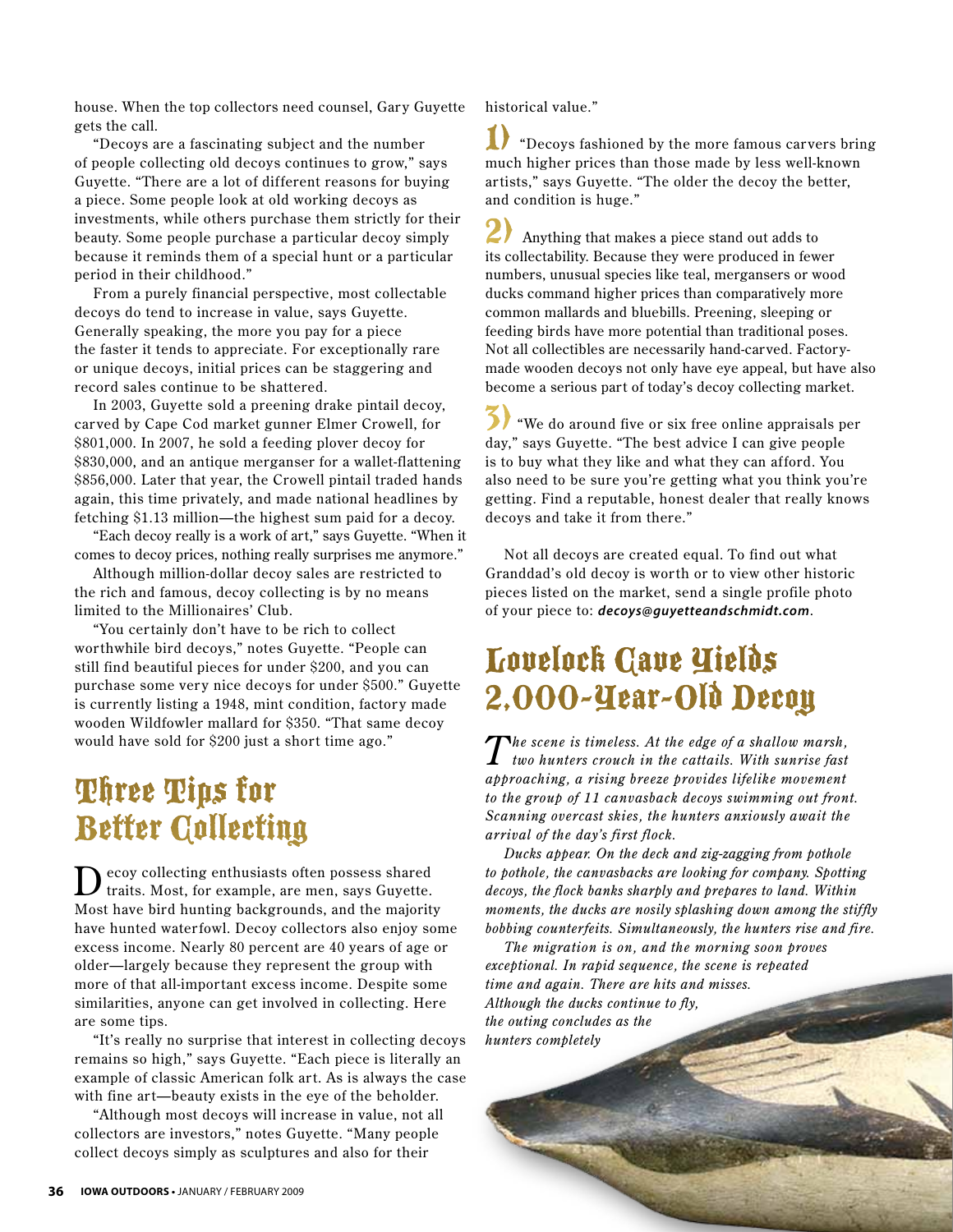**left:** Merganser hen decoy. Carved during the late 1800s by a Massachusetts duck hunter named Lothrop Holmes, this redbreasted merganser hen sold for \$856,000. **ABOVE:** A collection of aged factory made decoys—vintage 1930s and 1940s manufactured by the Victor Trap Company.

**SHE** u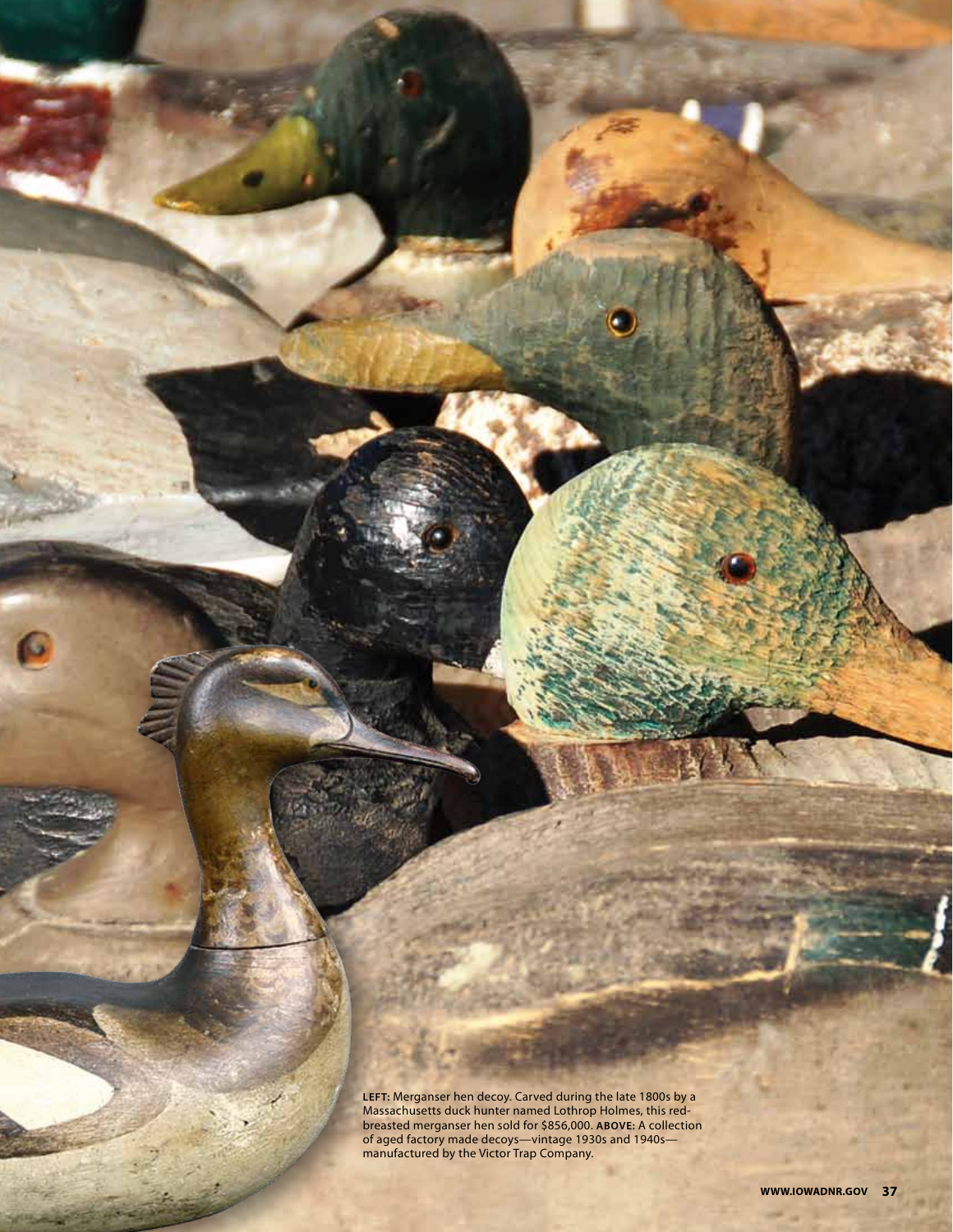#### **ANCIENT DECOY**

One of 11 now-famous Tule Eater Native American canvasback decoys, unearthed during an excavation of the famed Lovelock Cave in Nevada in the 1920s. Some were finished, some unfinished waiting for a layer of real canvasback feathers for a realistic look. Perfectly preserved due to the arid land and constant cave temperatures, each decoy was individually wrapped, and the owner had taken great pains to conceal them from others. At more than 2,000 years old, they are the world's oldest-known decoys.

Photograph by Scott Klette, courtesy Nevada State Museum, Carson City, Nevada Department of Cultural Affairs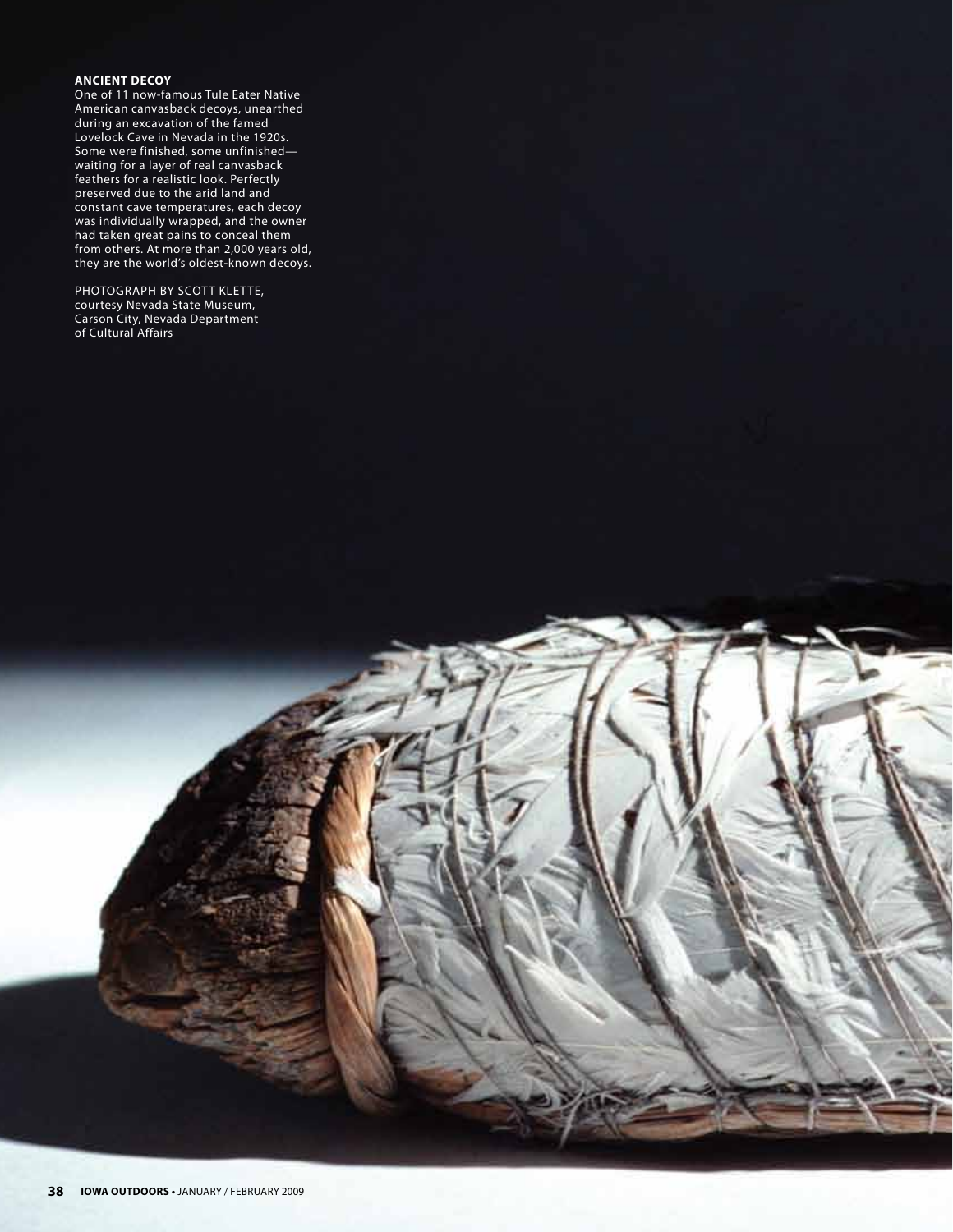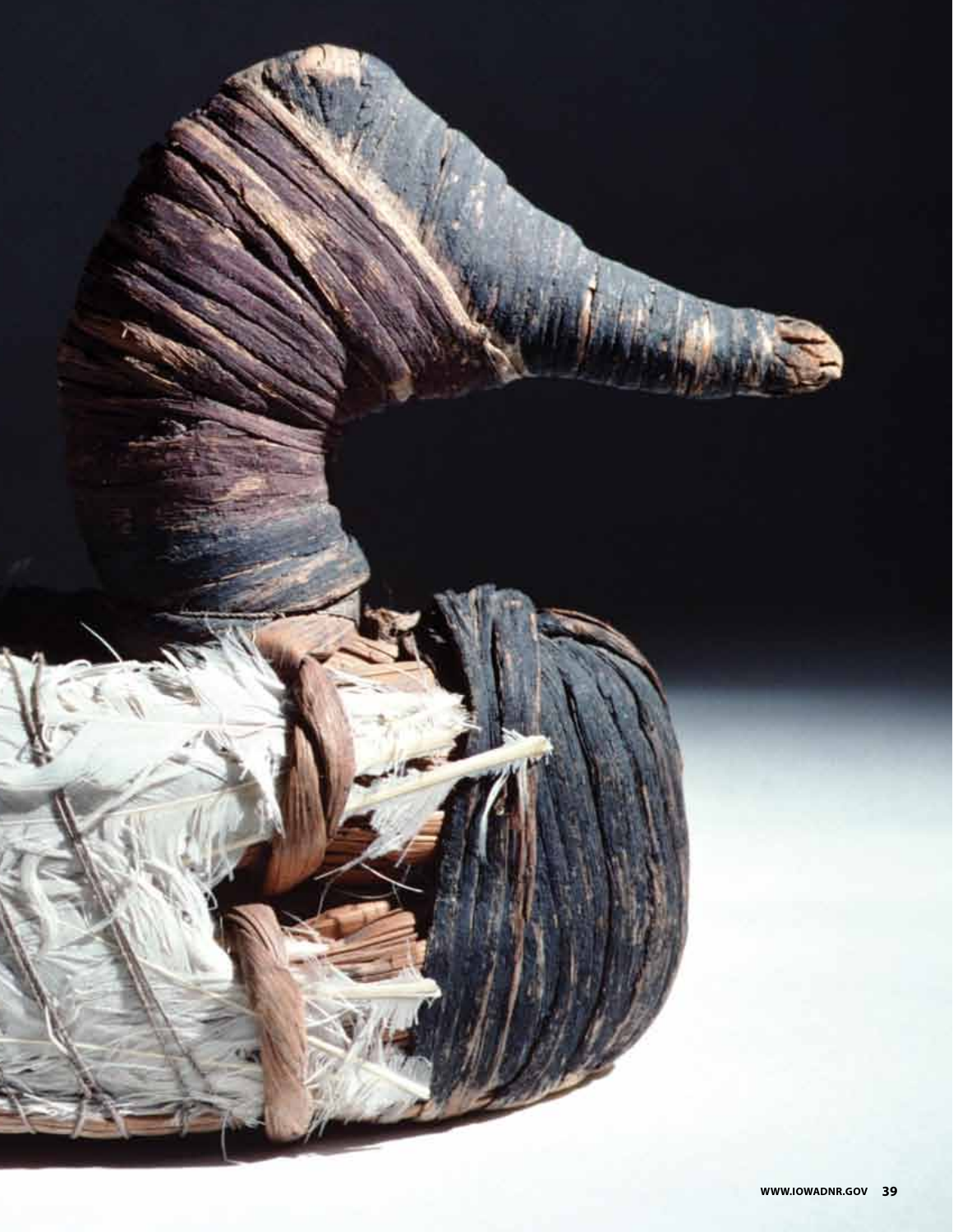*exhaust their supply of ammo. Gathering the slain and bagging the decoys, the duo leaves the marsh. Arriving home, the hunters clean their game and then store the decoys in the basement. Tomorrow will bring another day on the marsh.*

No one knows what tragedy may have befallen those hunters, but one fact is sure. They never did return to that bag of 11 handcrafted canvasback decoys, nor did they claim any of the other possessions contained in their home.

The hunters were ancient Tule Eater Native Americans forerunners of the Northern Paiutes. The shallow marsh was in Nevada. Located less than a two hour drive from Reno, the hunters' home is the now famous Lovelock Cave.

While excavating Lovelock Cave in 1924, archeologists L. L. Loud and Mark Harrington discovered a false floor hiding an underground basement-like storage pit. Opening the door, they unearthed the most amazing discovery in decoy collecting history.

There, in a woven basket, were 11 near perfectly preser ved canvasback decoys. Fashioned from woven tule, or bulrush reeds, painted with soot and red ochre and adorned with canvasback feathers, the decoys were ancient works of art. Subjected to numerous carbon dating tests, the artifacts proved to be no less than 2,000 years old—making them the world's oldest known decoys.

Today, migrating hordes of waterfowl still congregate on the sprawling, 16,000-acre marsh that lies below the entrance of Lovelock Cave. With thick and extensive beds of sago pondweed, the wetland is a magnet for diving ducks like redheads, ring-necks and scaup. The prized canvasbacks still come here too, and peak numbers may surpass 17,000 birds. Contemporary hunters, like Nevada Waterfowl Association President Chris Nicolai, still carefully place their decoys and anxiously await the impending dawn of a new day.

"In addition to great duck hunting, I also find a real sense of history on this marsh," says Nicolai. "Where I normally hunt, you can look up over your shoulder and make out the (Lovelock) cave entrance. When you think about how long people have been hunting ducks here, it takes the term 'waterfowling tradition' to a completely new level."

Archeologists say that Tule Eaters often employed nets to capture ducks. After placing their reed and feather decoys on the water, the

Native Americans erected the web-like devices to intercept incoming flocks. Although deadly, the nets were only effective under low light conditions of dawn and dusk. During the remainder of the day, they used bow and arrow to hunt over decoys in the

exact manner employed

by modern-day shotgun toting waterfowlers.

"This is an extremely arid region and the marsh depends on snowmelt from the mountains," says Nicolai. "That means water levels can fluctuate a lot. When levels are down and the shoreline recedes, you can really see how long and how hard this place has been hunted. On any day of the week you can take a walk and literally fill a 5-gallon bucket with small, bird point arrow heads. The bottom of the marsh is just covered with them.

"I'm really not surprised that the world's oldest decoys were discovered here," says Nicolai. "It is so incredibly dry out here that there is still lumber lying on the ground from when the wagon trains came through here on the way to Oregon. It's so arid that nothing seems to go away."

## Antique Goldeneye Takes Iowa Collector On Decoy Roller Coaster Ride

ike most Iowa farm boys, Lake Mills' Mark Chose had daily chores. One duty was to walk to the pasture each afternoon and bring the cows home for milking. As was common in northern Iowa farm country, the pasture contained a boggy slough that drew hundreds of ducks and geese during fall migration.

While going for the cows one day, Chose happened upon an abandoned decoy. Intrigued, he removed it from the mud and carried it home.

Forty-five years later, Chose is still dragging decoys home. He's sort of lost track of the numbers though. Today, his collection of duck, goose and shorebird decoys, along with old calls, shells, paintings, advertisements and other waterfowl hunting memorabilia, consumes two rooms and is still growing.

But of all the unique and interesting pieces the collection harbors, one decoy stands head and feathers above the rest, a hand-carved drake goldeneye. An astounding example of simple elegance, the decoy has no major splits or dents, retains nearly all of its original paint and has original glass eyes. Although the piece scores extra points for being a more "unusual" species, the goldeneye's most unique characteristic is its amazing story.

While perusing the aisles of a Saturday flea market where collectable old decoys often pop up, Chose paused to visit with

> a vendor. During the conversation, he spotted a basket containing decoys under the table. The basket held several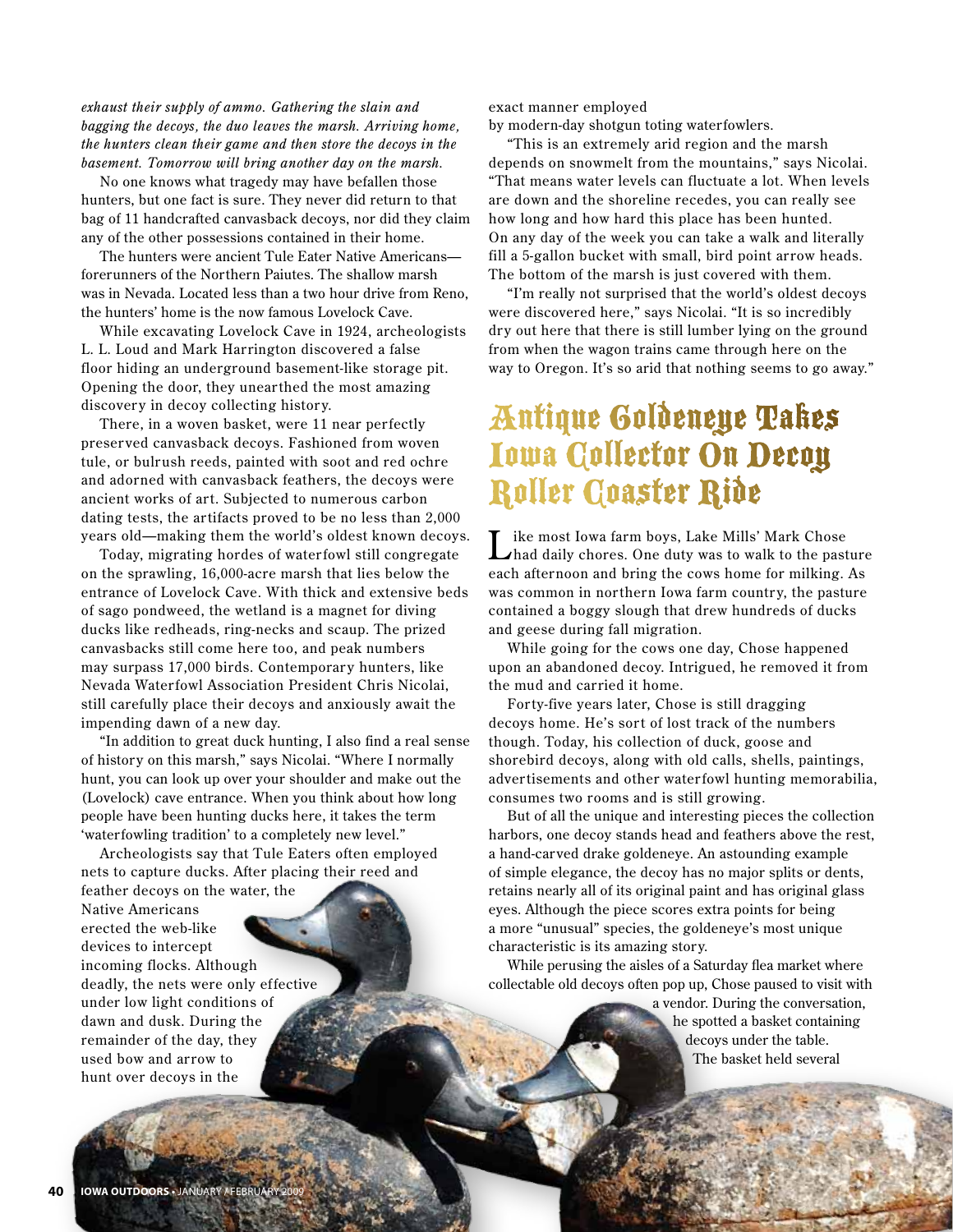**OPPOSITE PAGE:** Once known for its impressive flights of southbound diving ducks, Hancock County's Eagle Lake was a second home to avid waterfowler Clarence Miller. During the glory days of the 1940s and 1950s, Miller assembled an impressive rig of 200 hand-crafted lesser scaup (bluebills). Today, five of the bluebills are all that remain—representing a unique link to Iowa waterfowl heritage. **BELOW:** Not all collectible decoys are waterfowl. During a long 1950s North Iowa-style winter, Hancock County farmer, artist, and skilled taxidermist Charlie Brcka crafted this great horned owl at his rural Garner studio. The well worn decoy was never used to attract other owls, but was rather intended to arouse the anger of its arch enemy – the common crow. The effort was aided by an equally well worn factory made, wooden crow.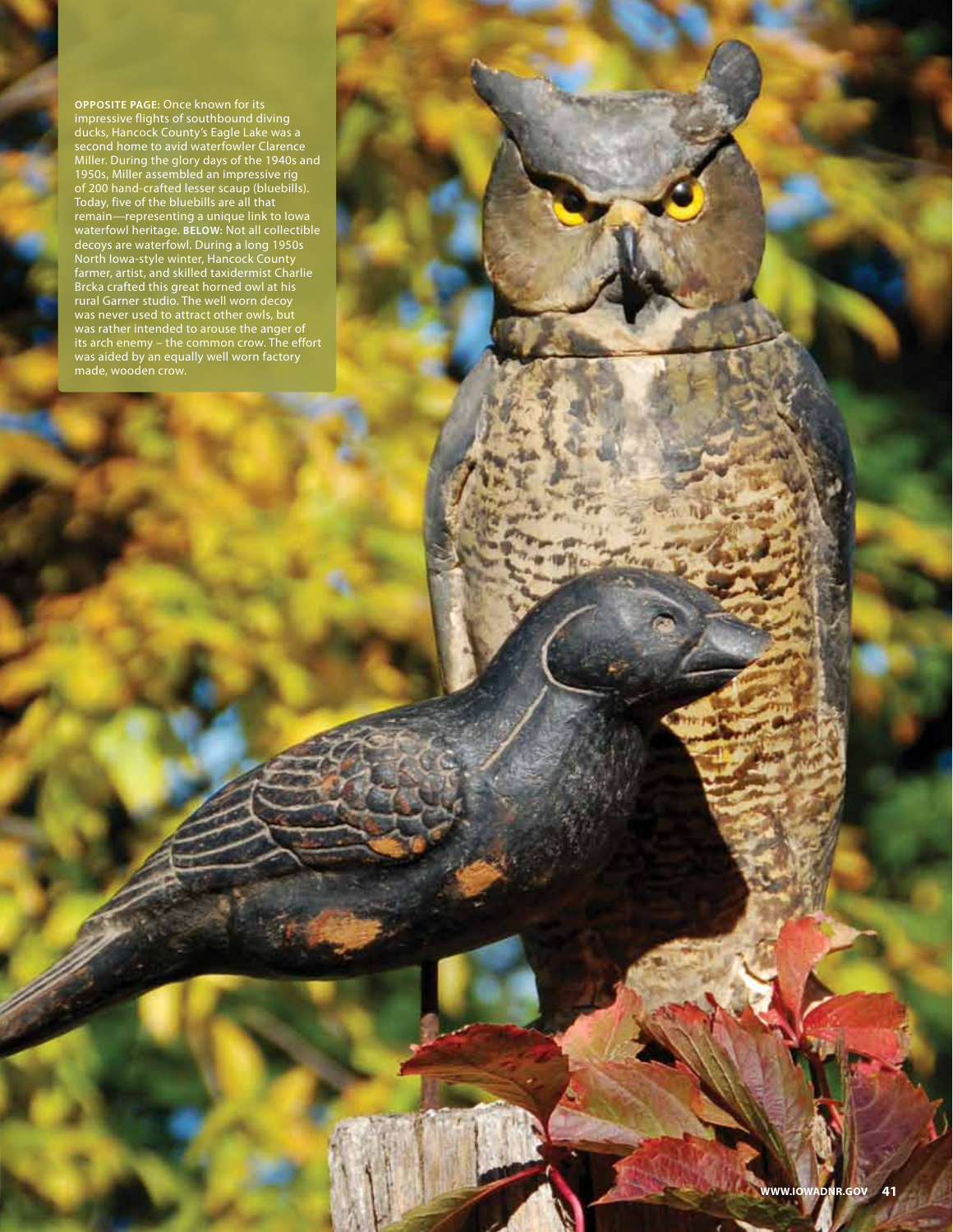

Mark Chose displays his counterfeit goldeneye, initially thought to be an A. Elmer Crowell original. Crowell's decoys, considered the finest and most desirable ever made, fetch top dollar. Two of his originals—the pintail pictured on page 35 and a sleeping Canada goose— set world records when they sold for \$1.13 million apiece. Had this one been an original, it would have been worth \$10,000 to \$15,000. The giveaway? The craftsman's full name—A. Elmer Crowell—is burned into each original.